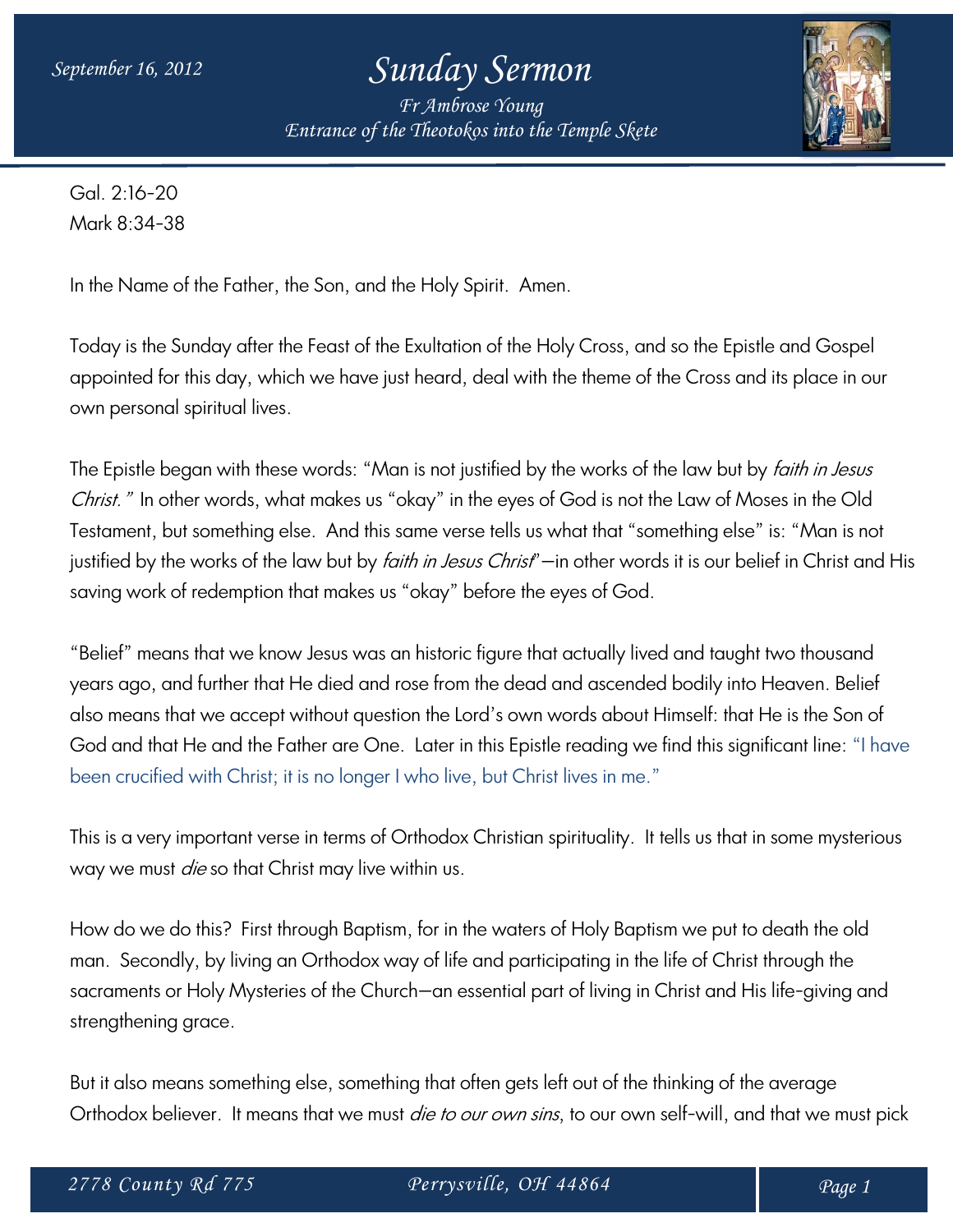*Fr Ambrose Young Entrance of the Theotokos into the Temple Skete*



up our cross of sufferings and difficulties in life, whatever that may be, and carry this cross without complaining or murmuring. In all these ways we become "crucified in Christ" and die to our own egoism, so that Christ can live in us.

This is amplified by the Gospel appointed for this morning, wherein the Lord said: "Whoever wants to be my disciple must deny themselves and take up their cross and follow me." Followed by this explanation: "For whoever wants to save their life will lose it, but whoever loses their life for me and for the gospel will save it. What good is it for someone to gain the whole world, yet forfeit their soul?"

Now, some might respond to this by saying, "Well, I don't want to "gain the whole world"! I don't want to be powerful and wealthy. I'm not ambitious or greedy or grasping. But the Holy Fathers tell us that the Lord's teaching is about more than power and wealth. It's also about self-centeredness and ego, of being full of oneself. Yes, perhaps it's true that we don't really want to be powerful or wealthy, but who among us is not so opinionated and full of himself that no room has been left for God within our hearts? or, what room that has been left is very small and cramped.

But the Lord added: "What can anyone give in exchange for their soul?" He is saying very plainly here that it's possible, whether we mean to do it or not or are even conscious of it, that we can trade our very soul for our self-centeredness, our opinionatedness, our egoism! You see, we mistake our ego for the real self. But the ego is a false self. It is not who we really are. Yet that's all that many of us know.

Brothers and sisters, so much of what we read in the Holy Fathers and in the lives of the saints deals with this very issue: how do we die to ourselves so that Christ may live in us? How do we shed the false self and uncover the real self?

Of course literal and complete obedience to the teachings of Christ, the commandments of Scripture and the commandments of the Church are necessary, as well as all the rest. But as I said, it's quite easy to do all of the external things—and even do them very well!—and yet continue right along with our own sense of self-righteousness, bossiness and busy-bodyness, expressing our opinions about anything and everything whether we've been asked to or not, trying to manipulate and control others, and in general pampering ourselves and excusing ourselves while at the same time being hard on others.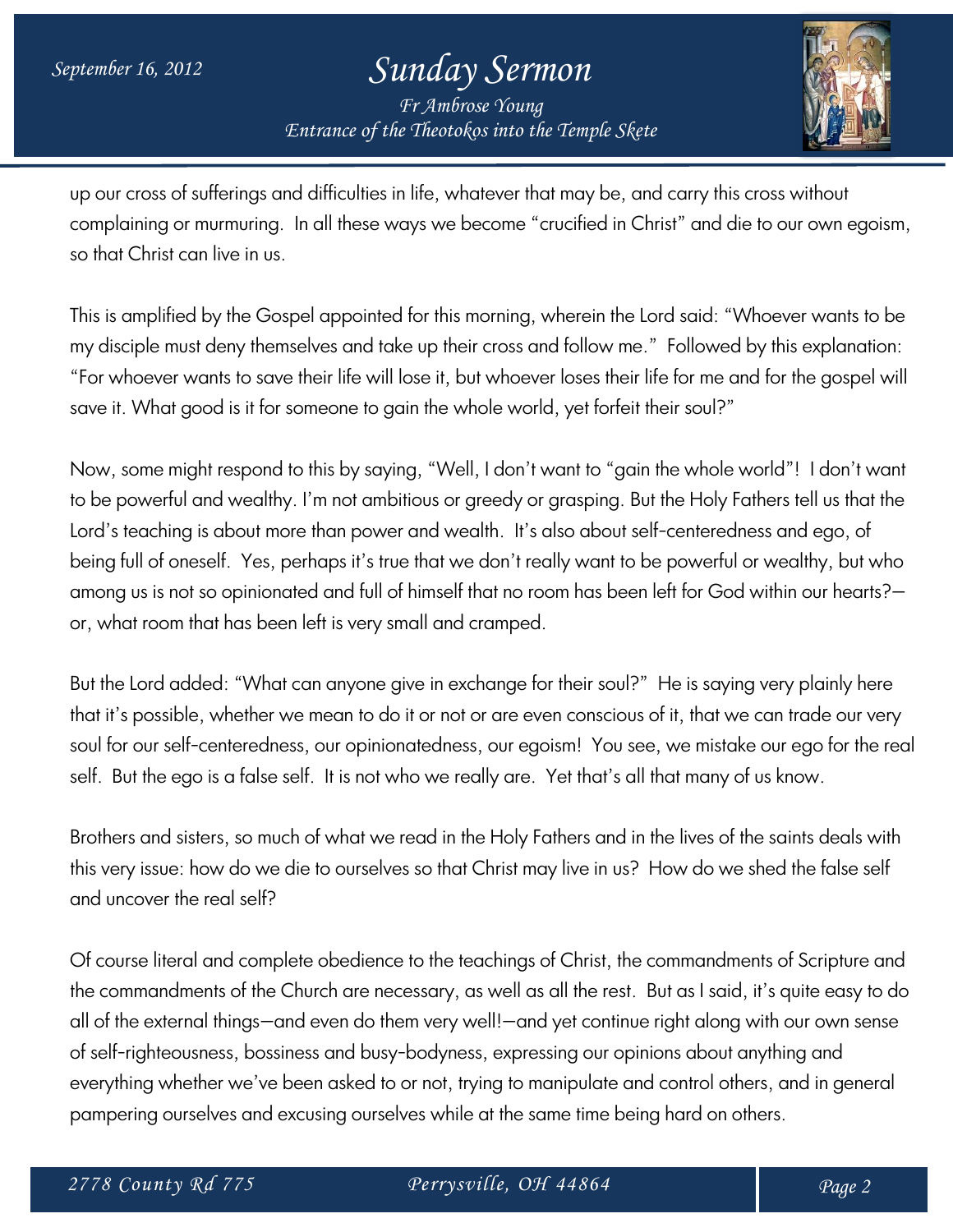*Fr Ambrose Young Entrance of the Theotokos into the Temple Skete*



These are the kinds of behaviors that show that we have not at all picked up our own cross—the cross of our own difficult personality—and have not even *begun* to put our egotism to death, and that, far from throwing off the false self, we have instead empowered it and made it into a kind of spiritual monster. This is a struggle. It is not easy. But we must at least make a beginning.

The Holy Fathers teach us that the Orthodox Church is a hospital for sick souls. Metropolitan Hierotheos Vlachos has written several books about this. Therefore the practice of Orthodox spirituality is itself a therapeutic or healing practice. And one of the therapeutic means by which we begin to excise the suppurating tumor of our egotism is by taking Christ Himself as our guide and model for how to live each day. A great bishop of the Orthodox Church, St. Tikhon of Zadonsk, who lived two hundred years ago, wrote about it in this way:

"In order to correct yourself and become a true Christian, that is Christ's, set the holy life of Christ before the eyes of your soul, and look upon it often and imitate its example. And even though your heart, corrupt as it is, does not wish it, force and convince yourself to imitate the beautiful virtues of Christ."

#### St. Tikhon continues:

"You look into a mirror so that you may know what is in your face, whether there are any blemishes in it, and having seen blemishes, you cleanse them. Let the immaculate life of Christ be a mirror to your soul, look into it often and know what is in our soul. Does it desire the same things that Christ desires? And does it do what Christ did when He lived on earth? And in it you will see what is contrary to the life of Christ, and you will cleanse it all like blemishes with repentance and contrition of heart. Christ the Lord despised honor, glory, and riches in this world, though He was able to have everything as the Master of all. Do you not seek honor, riches, and glory in this world?

St. Tikhon then expands upon this: "Christ lived on earth in humility. Do you not live in pride and pomp? Christ was loving and compassionate. Do you not hate and harbor malice against men like yourselves? Christ, being reproached, reproached no one. Do you not reproach anyone that in any way reproaches you; and worse than that, do you not reproach him who in no way reproaches you?...